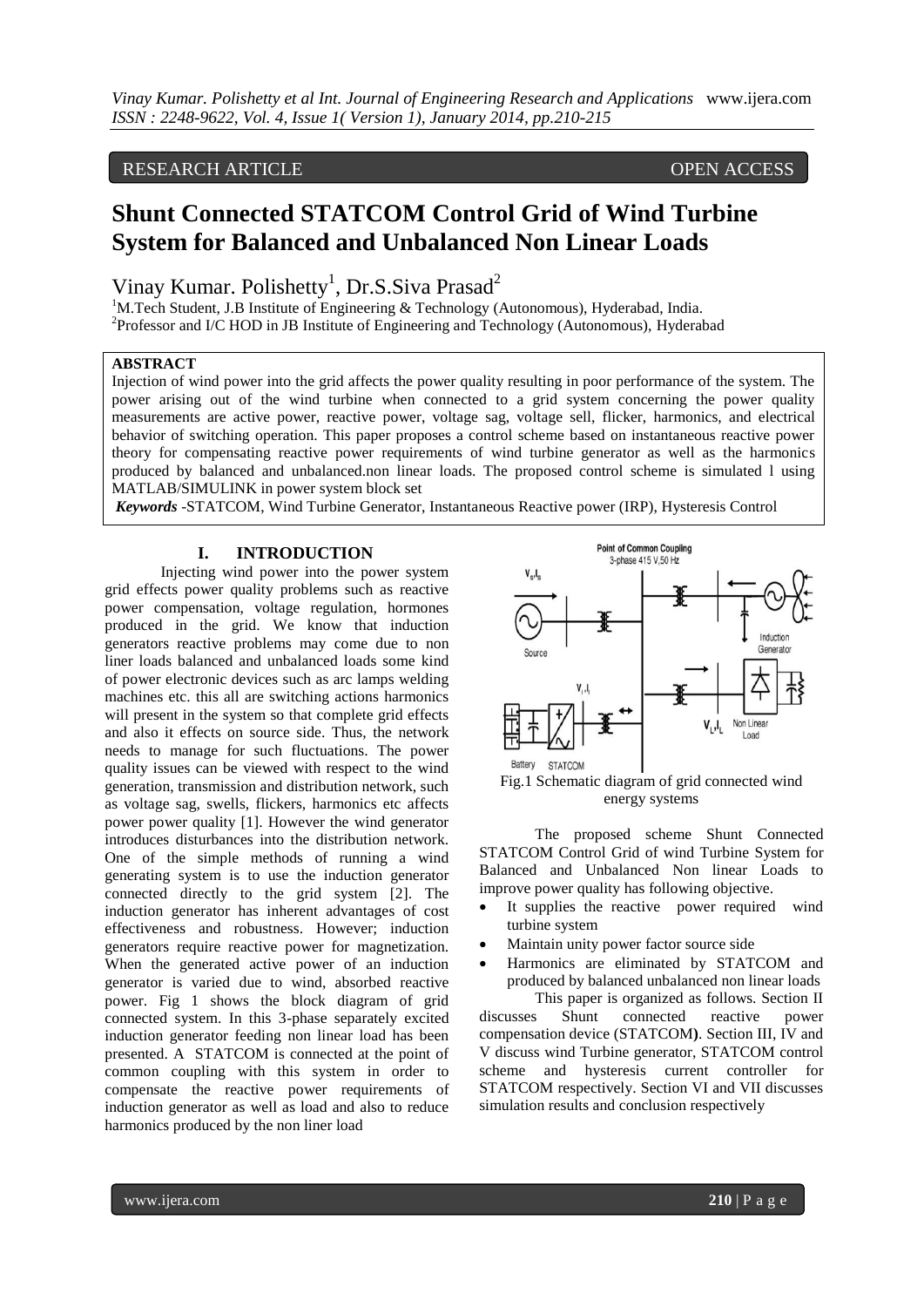# **II. SHUNT CONNECTED REACTIVE POWER COMPENSATION DEVICE (STATCOM)**

The STATCOM is a shunt connected reactive power compensation device that is capable of generating and absorbing reactive power and in which the output can be varied to control the specific parameters of a grid. it's three phase voltage source inverter having capacitor connected to its DC link in earlier case reactive power requirements of induction generator and load supplied by the grid but proposed system with STATCOM reactive power requirement of induction generator and load I supplied by the STATCOM instead of grid . The STATCOM injects a compensation current of variable magnitude and frequency component at the PCC [4].

A STATCOM based control technology has been proved for improving the power quality which can technically manages the power quality which can technically manages the power level associates with the commercial wind turbines

A STATCOM can improve power system performance like

- 1. The dynamic voltage control in transmission and distribution systems,
- 2. The power-oscillation damming in power transmission systems
- 3. The transient stability
- 4 The voltage flicker control
- 5. The control of not only reactive power but also (if needed) active power in the connected line, requiring a dc energy source.

#### **III. WIND TURBINE GENERATOR**

In this configuration, wind generations are based on constant speed topologies with pitch control turbine. The induction generator is used in the proposed scheme because of its simplicity, it does not require a separate field circuit, it can accept constant and variable loads, and has natural protection against short circuit. The available power of wind energy system is presented under in (1)

$$
P_{\text{wind}} = \frac{1}{2} \rho A V_{\text{wind}}^3 \tag{1}
$$

Where  $p$  (kg/m) is the air density and A (m2) is the area swept out by turbine blade,  $V_{wind}$  is the wind speed in mtr/s. It is not possible to extract all kinetic energy of wind, thus it extract a fraction of power in wind, called power coefficient *Cp* of the wind turbine ,and is given in(2)

$$
P_{\text{mech}} = C_p P_{\text{wind}} \tag{2}
$$

Where *Cp* is the power coefficient, depends on type and operating condition of wind turbine. This coefficient can be express as a function of tip speed ratio and pitch angle. The mechanical power produced by wind turbine is given in (3)

$$
P_{\text{mech}} = \frac{1}{2} \rho \pi R^2 V_{\text{wind}}^3 C_p \tag{3}
$$

# **IV. The Instantaneous reactive power (IRP)**

The Instantaneous reactive power (IRP) p- q Theory is based on the Clarke Transform of voltages and currents in three-phase systems into alpha and beta orthogonal coordinates .Its development was a response to the demand to instantaneously compensate the reactive power originally this theory was formulated by Akagi Kanaazawa an Nabae for the active power filter control [7]-[8].

Power properties of three phase system are described by the IRP p-q theory in two orthogonal alpha and beta coordinates in terms of two p and q instantaneous powers. They are referred to as the instantaneous real and the imaginary power or more commonly as the instantaneous active and reactive powers according to Authors the instantaneous imaginary (reactive) power q was introduced on the same basis as the conventional real power p in three phase circuits and then the instantaneous reactive power in each phase was defined with the focus on the physical meaning and the reason for naming Because of it the IRP p-q Theory has become a very attractive theoretical tool not only for the active power filter control but also for analysis and identification of power properties of three phase systems with no sinusoidal voltages and currents [9]-[10].

As long as the IRP p-q Theory is considered only as a controller then, the interpretation of power phenomena as suggested by this theory is irrelevant. It is sufficient for an to be acceptable that it enables us to reach the control objectives. However To be considered as a power theory the IRP p-q Theory should also satisfy other expectations first, it should provide a credible interpretation of power properties and phenomena in power systems power properties of here phase system are expressed by the IRP p-q Theory in terms of only two, active and reactive, p and q Theory in terms of only two active and reactive p and q powers.

### **V. STATCOM Control scheme**

The control scheme approach is based on injecting the currents into the grid the controller uses a hysteresis current controlled technique. Using such technique, the controller keeps the control system variable between boundaries of hysteresis area and gives correct switching signals for STATCOM operation system operation scheme blog diagram shown Fig.2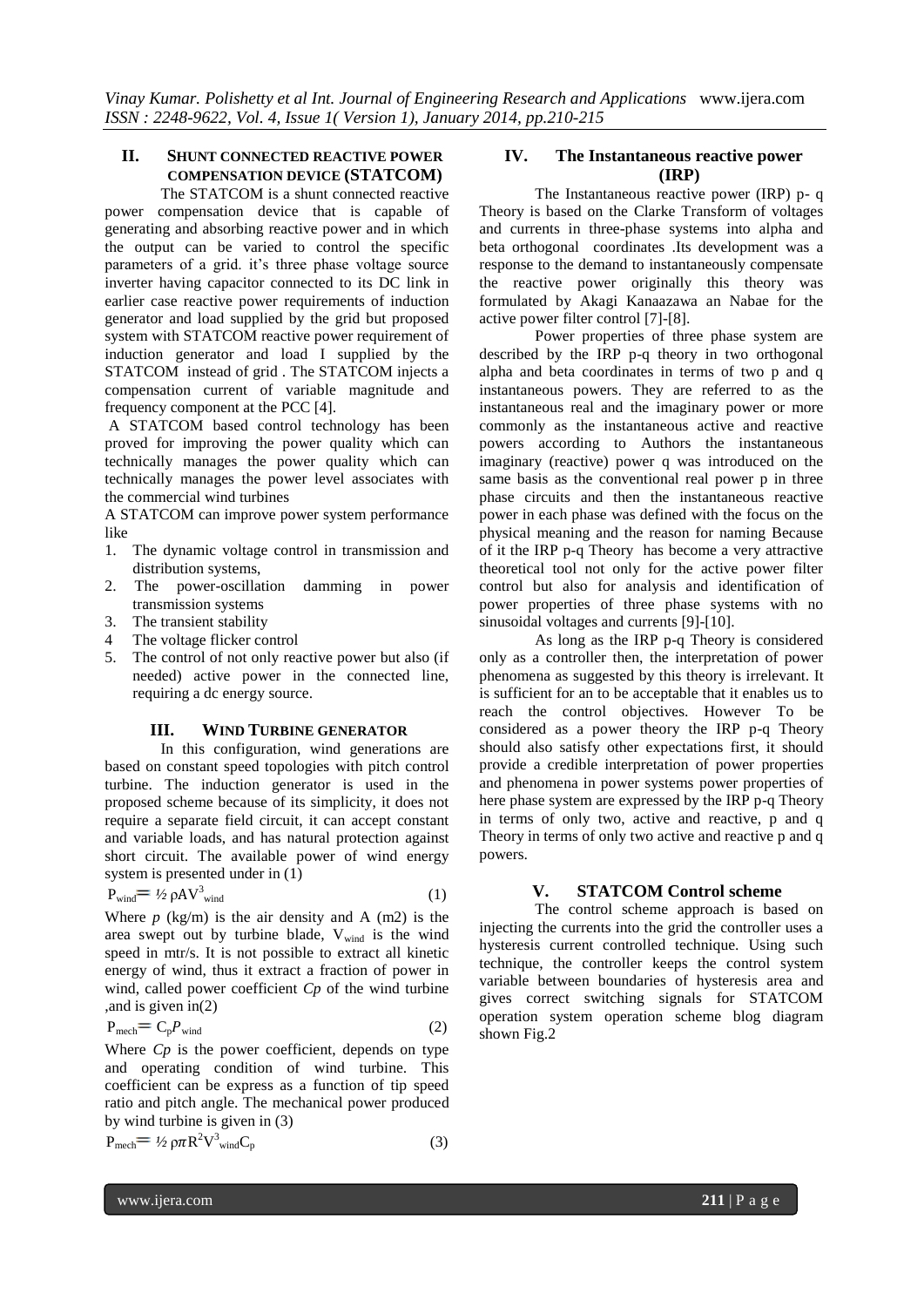

Fig.2 System operational scheme in grid system

The controller need to measure of several variables such as three-phase source current i<sub>sabc</sub>, DC voltage  $V_{dc}$ , inverter current is with the help of sensor. The current control block, receives an input of reference current  $i_{sabc}$  and actual current  $i_{sabc}$  are subtracted so as to activate the operation of STATCOM in current control mode In three-phase balance system, the RMS voltage source amplitude is calculated at the voltage source amplitude is calculated at the sampling frequency from the source phase voltage  $(V_{sa}^{\dagger}V_{sb}^{\dagger}V_{sc})$  and is expressed, as sample template *Vsm*, sampled peak voltages [6].

# **VI. Hysteresis current controller for STATCOM**

A controlled current inverter is required to generate this compensating current. Hysteresis current control is a method of controlling a voltage source inverter so that an output current is generated which follows a reference current waveform [11]-[12]. This method controls the switches in an inverter asynchronously to ramp the current through an inductor up and down so that it tracks a reference current signal. Hysteresis current control is the easiest control method to implement. A hysteresis current controller is implemented with a closed loop control system and is shown in diagrammatically Fig.3



An error signal, *e*(*t*), is used to control the switches in an inverter. This error is the difference between the desired current, *iref*(*t*), and the current being injected by the inverter, *iactual*(*t*) . When the error reaches an upper limit, the transistors are switched to force the current down. When the error reaches a lower limit the current is forced to increase. The minimum and maximum values of the error signal are *emin* and *emax* respectively.

# **VII. MATLAB/SIMULINK MODELING OF STATCOM**

**A. Power Circuit Modeling**



Fig.4 Matlab/Simulink Model of STATCOM power circuit

Fig.4 shows the complete MATLAB model of STATCOM along with control circuit. The power circuit as well as control system are modeled using Power System Blockset and Simulink. The grid source is represented by three-phase AC source. Three-phase AC loads are connected at the load end. STATCOM is connected in shunt and it consists of PWM voltage source inverter circuit and a DC capacitor connected at its DC bus. An IGBT-based PWM inverter is implemented using Universal bridge block from Power Electronics subset of PSB. Snubber circuits are connected in parallel with each IGBT for protection. Simulation of STATCOM system is carried out for linear and non-linear loads. The linear load on the system is modeled using the block three-phase parallel R-L load connected in delta configuration. The nonlinear load on the system is modeled using R and R-C circuits connected at output of the diode rectifier. Provision is made to connect loads in parallel so that the effect of sudden load addition and removal is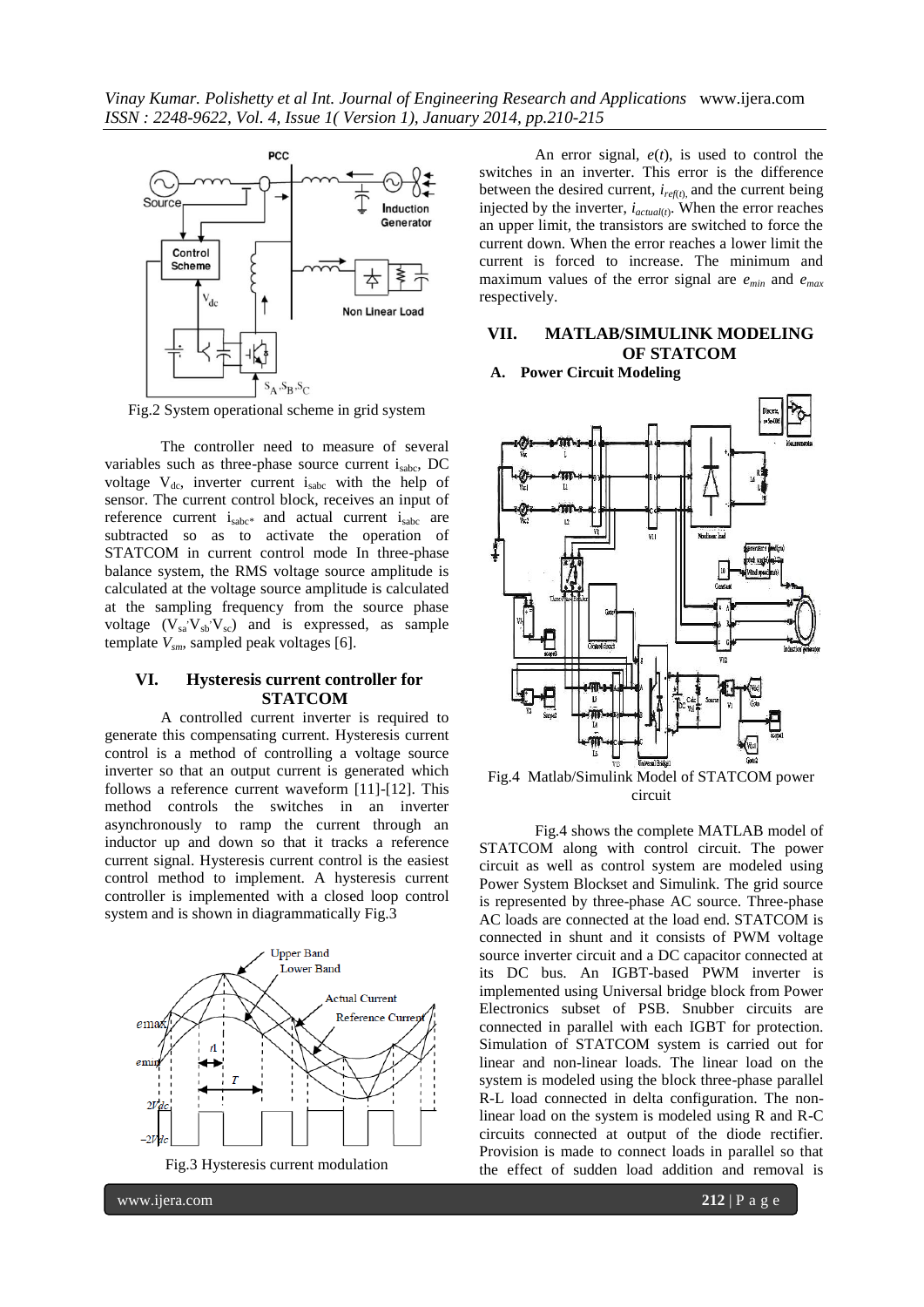studied. The feeder connected from the three-phase source to load is modeled using appropriate values of resistive and inductive components.

#### **B. Control Circuit Modeling**

Fig. 5 shows the control circuit of STATCOM with two PI controllers. One PI controller regulates the DC link voltage while the second PI controller regulates the terminal voltage at PCC. The in-phase components of STATCOM reference currents are responsible for power factor correction of load and the quadrature components of supply reference currents are to regulate the AC system voltage at PCC.



Fig.5 Matlab/Simulink Model of Control circuit

The output of PI controller over the DC bus voltage (*I*spdr) is considered as the amplitude of the inphase component of supply reference currents and the output of PI controller over AC terminal voltage (*I*spqr) is considered as the amplitude of the quadrature component of supply reference currents. The instantaneous reference currents (*i*sar, *i*sbr and *i*scr) are obtained by adding the in-phase supply reference currents (*i*sadr, *i*sbdr and *i*scdr) and quadrature supply reference currents (*i*saqr, *i*sbqr and *i*scqr). Once the reference supply currents are generated, a carrier less hysteresis controller is employed over the sensed supply currents  $(i_{sa}, i_{sb}$  and  $i_{sc}$ ) and instantaneous reference currents  $(i_{\text{sar}}, i_{\text{shr}})$  and  $i_{\text{scr}}$ ) to generate gating pulses to the IGBTs of STATCOM. The controller controls the STATCOM currents to maintain supply currents in a band around the desired reference current values. The hysteresis controller generates appropriate switching pulses for six IGBTs of the VSI working as STATCOM.

#### **VIII. Simulation Results**

Here Simulation results presented for two cases

### **Case 1: Balaneced & unbalanced non liner load without STATCOM**

Performance of without STATCOM Fig.5.This plot shows variation of performance variables such as supply voltages  $(v_{sa}, v_{sh})$  and  $v_{sc}$ ), terminal voltages at PCC ( $v_{ta}$ ,  $v_{tb}$  and  $v_{tc}$ ), supply currents ( $i_{sa}$ ,  $i_{sb}$  and  $i_{sc}$ ), load currents ( $i_{la}$ ,  $i_{lb}$  and  $i_{lc}$ ), STATCOM currents  $(i_{ca}, i_{cb}$  and  $i_{cc}$ ) and DC link voltage  $(V_{dc})$ .



Fig.6 Simulation results for three phase non liner loads without STATCOM. (a) Source current. (b) Load current (c) compensator current (d) grid voltage.

Fig.6 shows the source current load current and compensator currents and grid voltage plots respectively. Here compensator is turned off

#### **Case 2: Balaneced & unbalanced non liner load with STATCOM**

Performance of with STATCOM Fig.5.This plot shows variation of performance variables such as supply voltages ( $v_{sa}$ ,  $v_{sb}$  and  $v_{sc}$ ), terminal voltages at PCC ( $v_{ta}$ ,  $v_{tb}$  and  $v_{tc}$ ), supply currents ( $i_{sa}$ ,  $i_{sb}$  and  $i_{sc}$ ), load currents  $(i_{\text{la}}, i_{\text{lb}} \text{ and } i_{\text{lc}})$ , STATCOM currents  $(i_{\text{ca}}, i_{\text{lb}} \text{ and } i_{\text{lc}})$  $i_{\text{cb}}$  and  $i_{\text{cc}}$ ) and DC link voltage ( $V_{\text{dc}}$ ).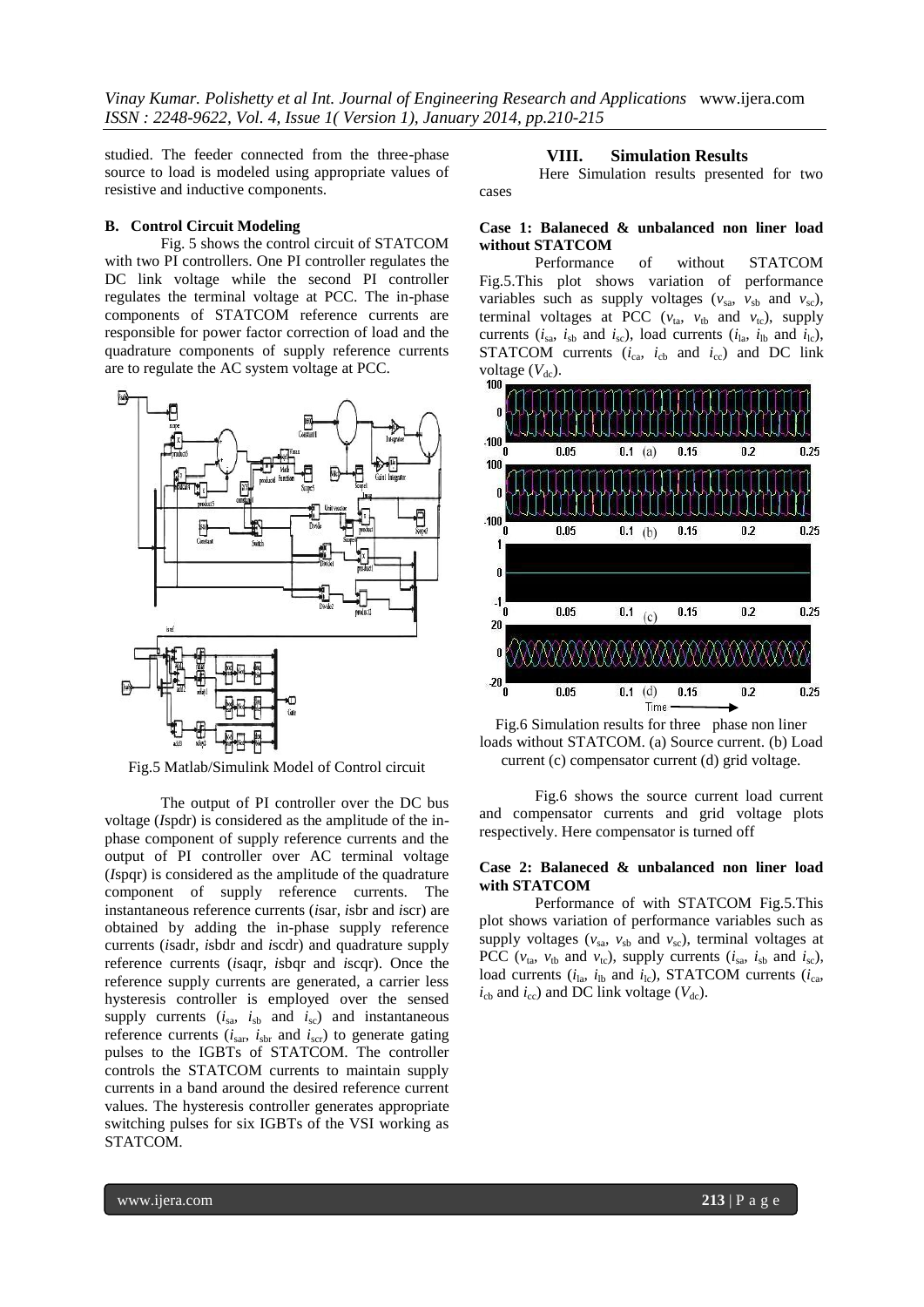

Fig.7 Simulation results for three phase nonlinear loads with STATOCM.(a) Source current (b) Load current (c) compensator current (d) Grid voltage

Fig.7 shows the source current load current and compensator currents and grid voltage plots respectively. Here compensator is turned on at o.1 seconds.



Fig.8 Simulation results power factor Non linear Load

Fig.8 shows the power factor it is clear from the figure compensation power factor is unity.



Fig.9 FFT analysis of source current before compensation



Fig.10 FFT analysis of source current after compensation

#### **IX. Conclusion**

This paper presents shunt connected STATCOM Control Grid of wind Turbine System for Balanced and Unbalanced Non linear Loads The control system for the STATCOM is simulated using MATLAB/SIMULINK. The Simulation results shows the grid voltage and current are in-phase, making the power factor unity, which implies that the reactive power demand of Induction generator and load is no longer, fed by the grid rather it is supplied by the STATCOM. Also the shape of the grid current is almost sinusoidal and the % THD has been reduced from 27.73 % to 3.12 % after compensation. The proposed control scheme has improved the power quality requirement of a low voltage grid connected wind driven IG system feeding a non-linear load

#### **References**

- [1] J. O. Q. Tande 'Applying Power Quality Characteristics of wind turbine for Assessing<br>impact on Voltage Quality', wind impact on Voltage Quality', wind Energy,pp52 2002
- [2] Z. Chen, E. Spooner, 'Grid Power Quality with Variable Speed Wind Turbines', IEEE